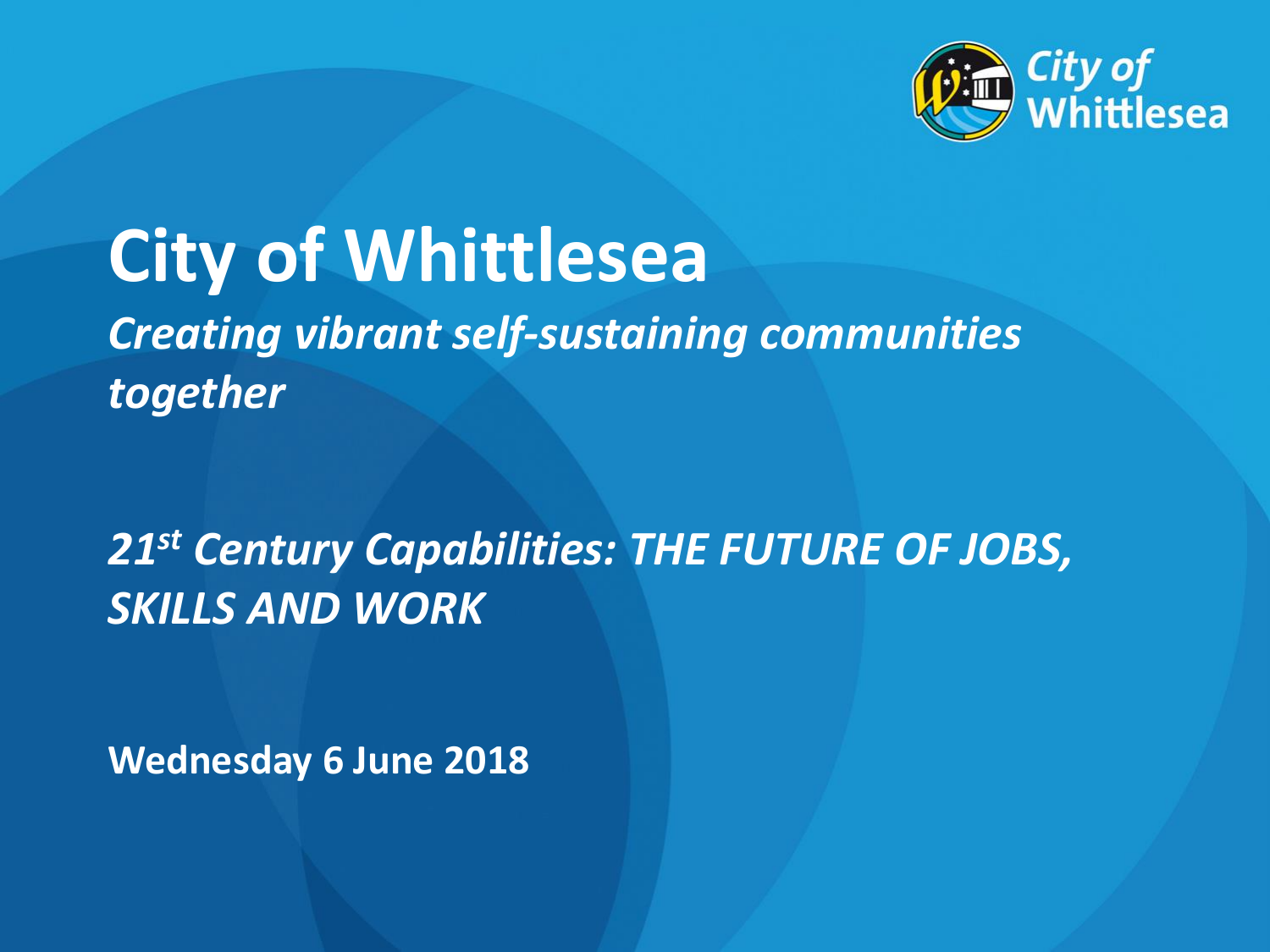#### **Stages of development**



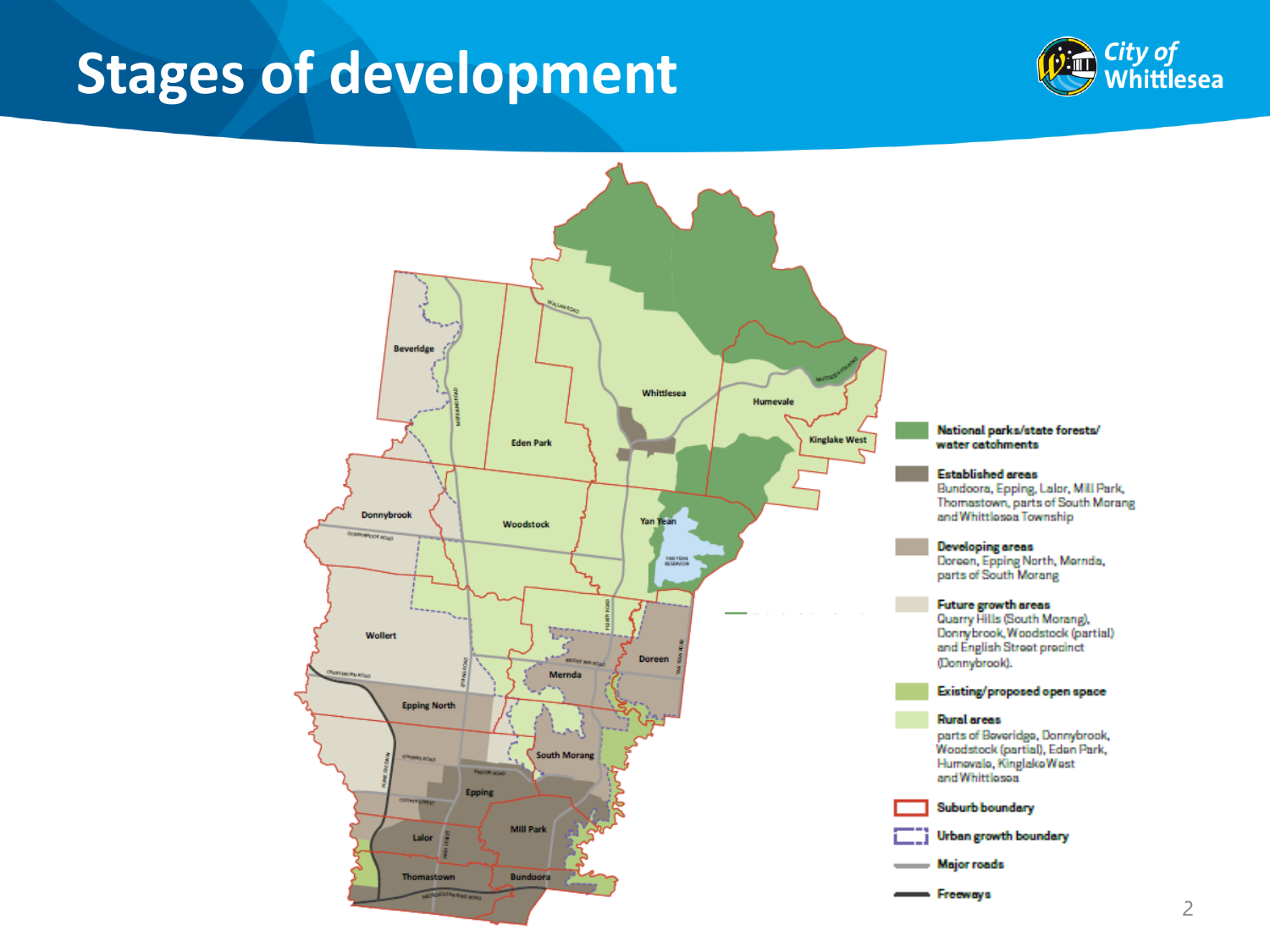## **Our growth and diversity**



#### **Planning for growth**

- More than 7,000 new residents per year
- In 20 years our city will grow by 71 per cent
	- Growth areas of **Wollert, Donnybrook** and **Epping North**
	- **Mernda** and **Doreen** will continue to grow

#### **Celebrating diversity**

- Approximately 41.6 per cent of residents were born overseas
- 48.9 per cent speak a language other than English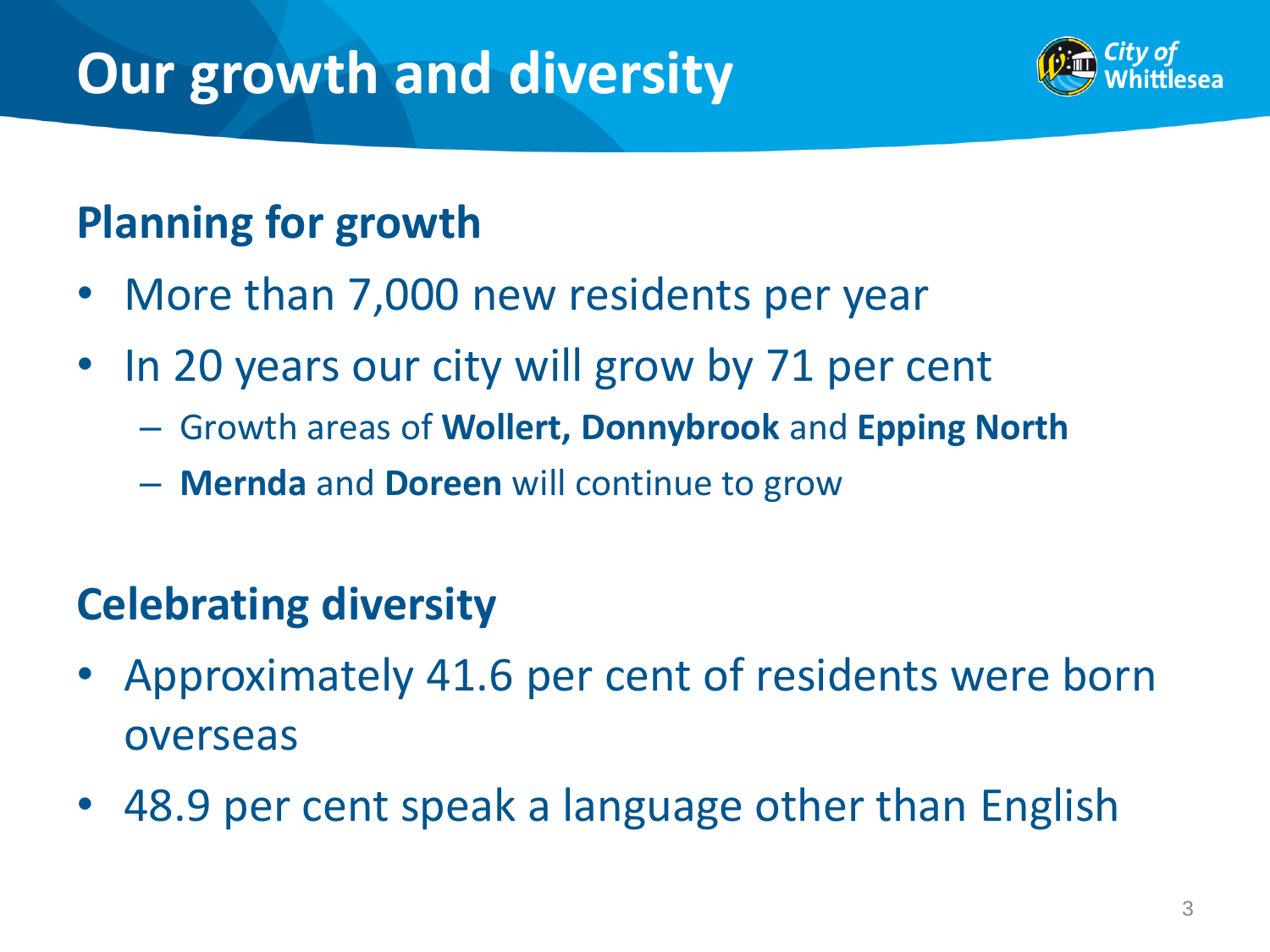# **Educational qualifications**



- 28,000 residents hold a Bachelor or Higher degree
- 28,000 residents have a Vocational qualification
- 14,700 residents have an Advanced Diploma or Diploma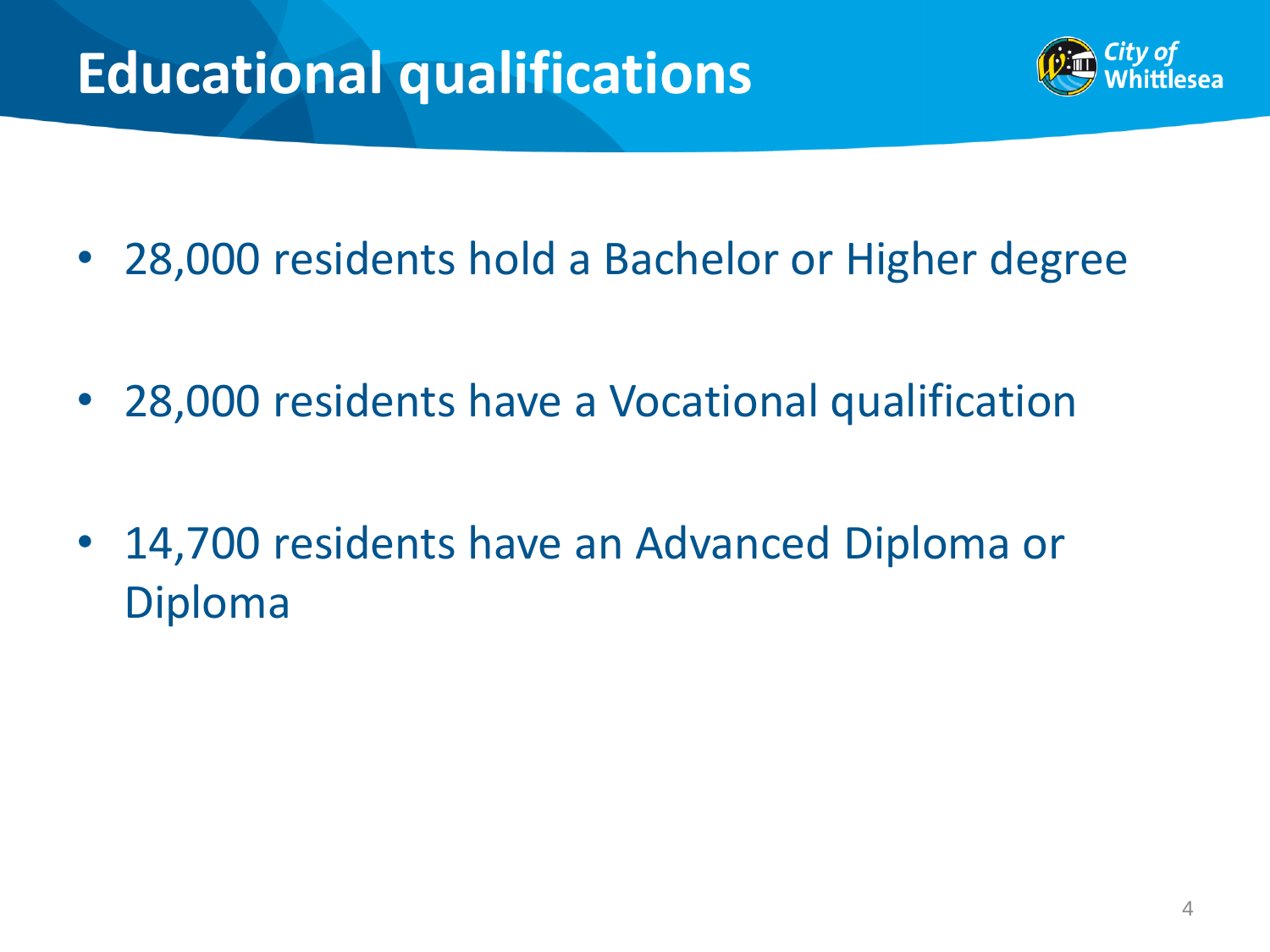## **Our economic landscape**



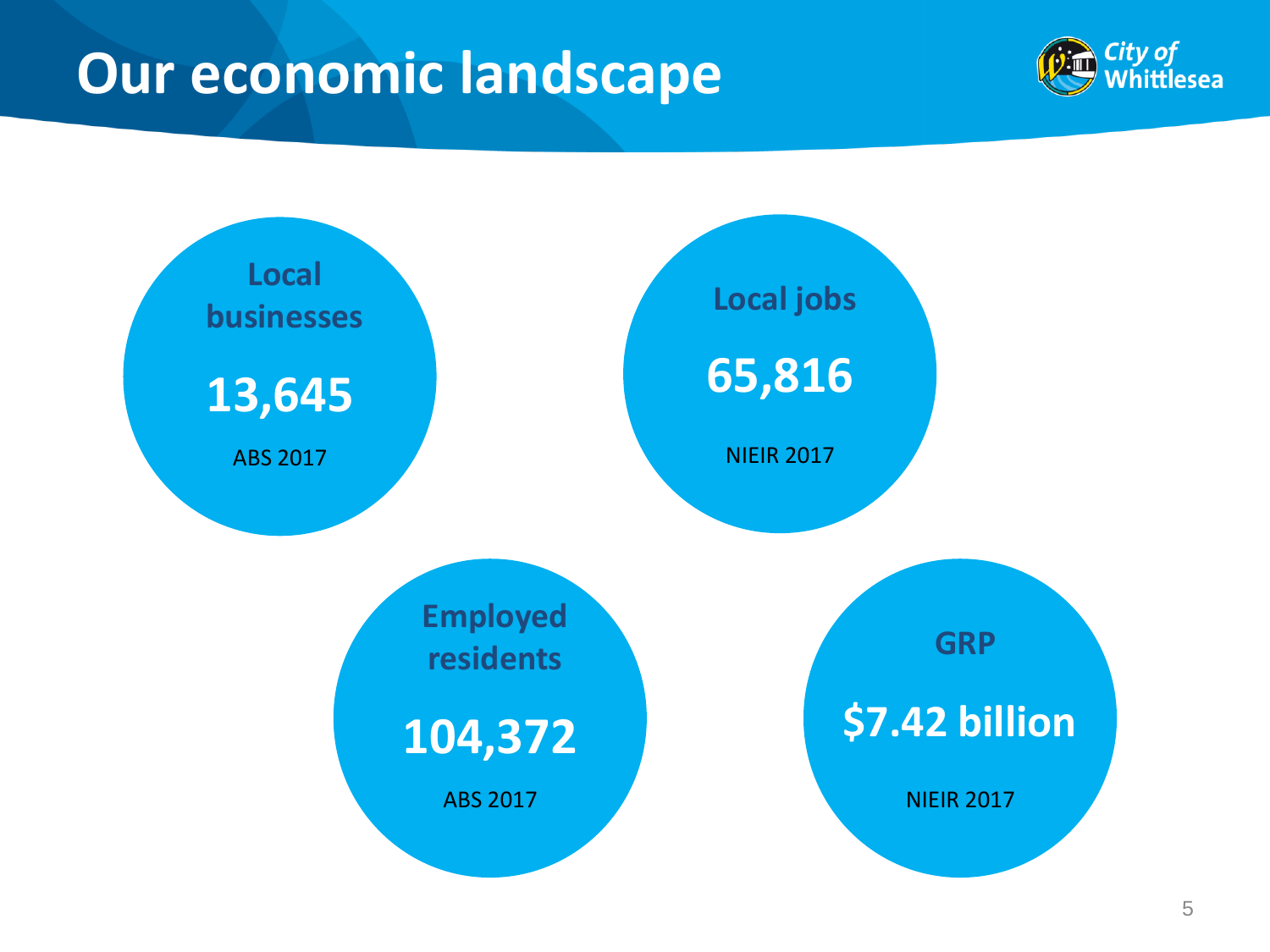# **Growth opportunities**



- Advanced Manufacturing *Food and Fibre*
- Transport and Logistics
- Health Care and Social Assistance
- Retail
- Agriculture and Tourism

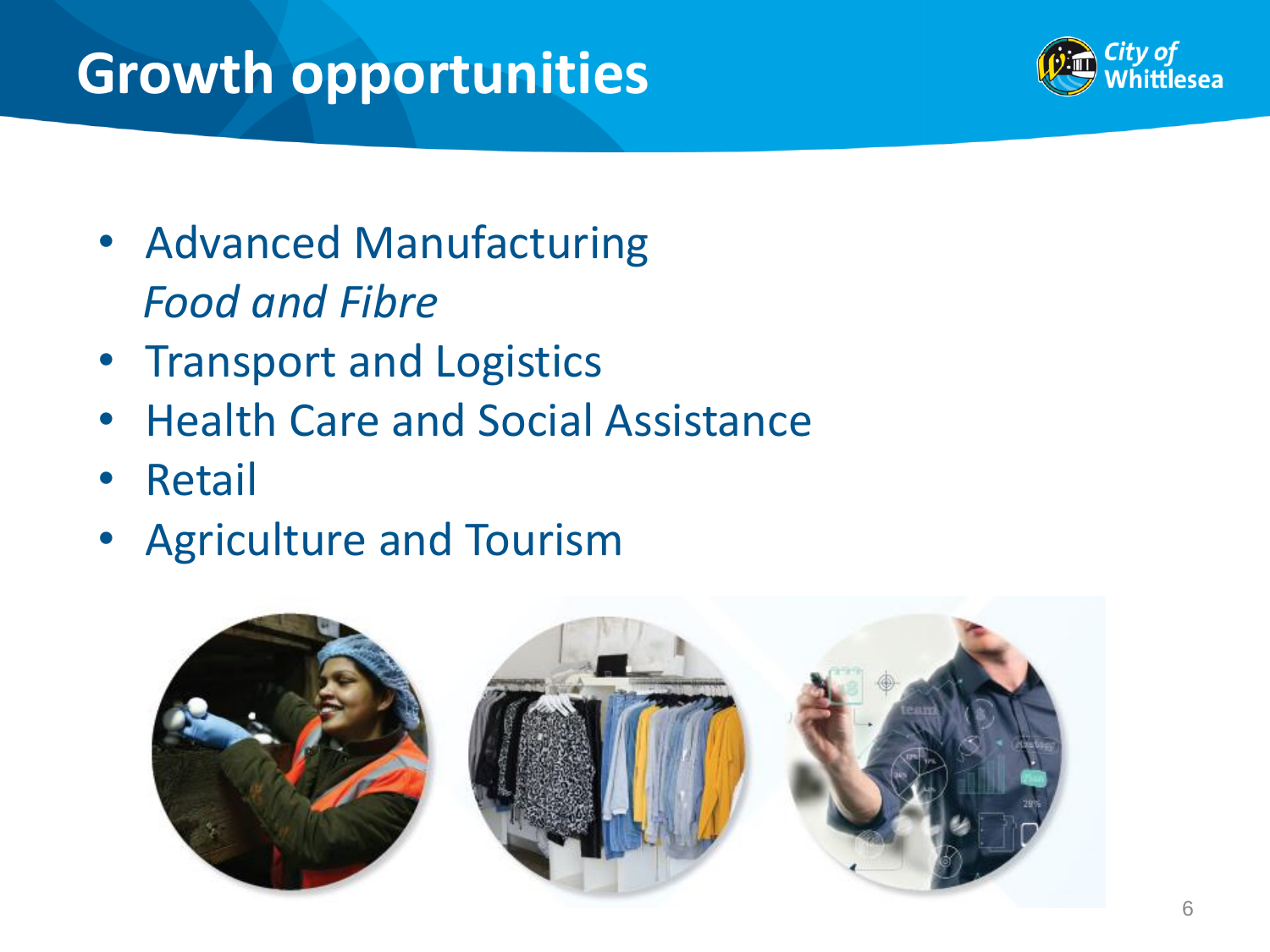## **Initiatives to support**



#### **Economic Development Strategy,** *Growing our economy together*

#### Vision of 10,000 new jobs in five years Underpinned by five key directions

#### **Priorities**

- 
- Increase Council's local spend
- Support business prosperity and networking opportunities
- Support job creation opportunities for vulnerable groups through external partnerships
- Final report of the Land Capability Assessment

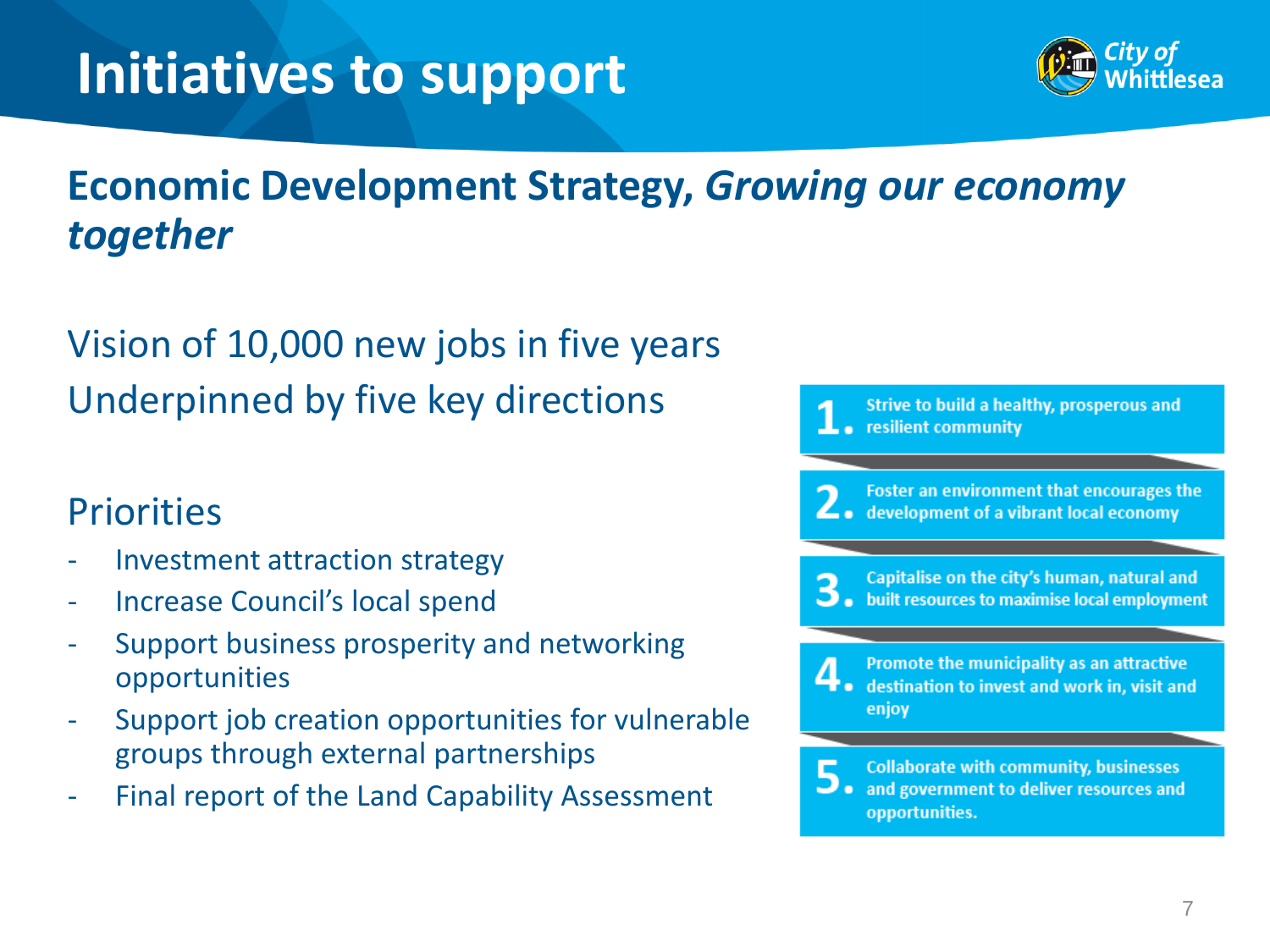

#### **Industry, education, government and community**

- Partnerships with HWLLEN in preparing young people Making Choices, Youth expo, Real Industry Job Interviews
- Whittlesea Tech School
- NORTH Link and Melbourne's North Food Group
- Melbourne Market Authority and Melbourne Polytechnic Greengrocer and Caravan industry programs
- Internal collaborations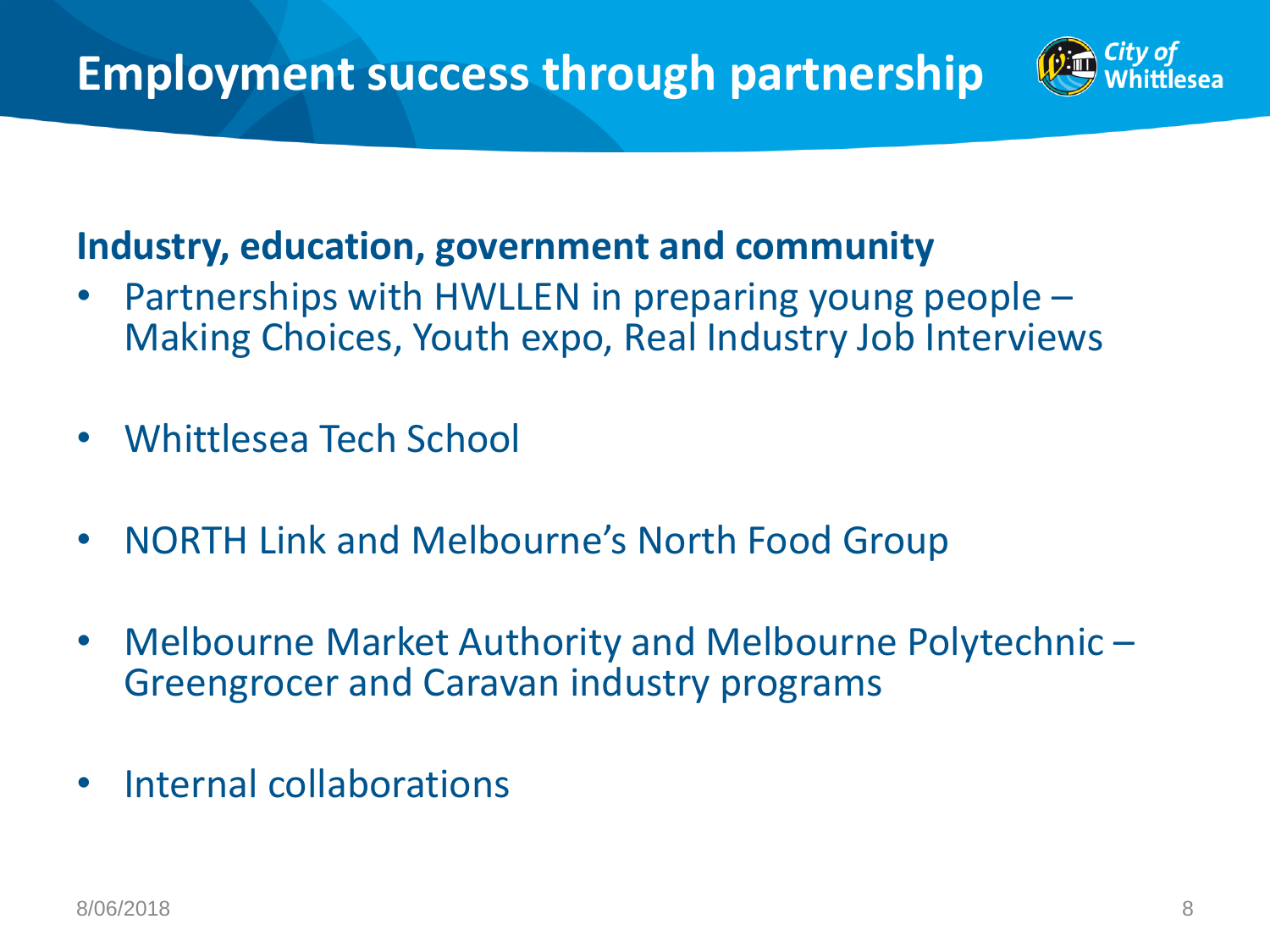



- **[Economic Development Strategy](https://www.whittlesea.vic.gov.au/media/3031/k-partnerships-communications-_public-temp-katrina-eco-dev-economic-development-strategy-designs-final-6-november-economic-development-strategy-non-trims.pdf)**[;](https://www.whittlesea.vic.gov.au/media/3031/k-partnerships-communications-_public-temp-katrina-eco-dev-economic-development-strategy-designs-final-6-november-economic-development-strategy-non-trims.pdf) *[Growing our](https://www.whittlesea.vic.gov.au/media/3031/k-partnerships-communications-_public-temp-katrina-eco-dev-economic-development-strategy-designs-final-6-november-economic-development-strategy-non-trims.pdf)  [economy together](https://www.whittlesea.vic.gov.au/media/3031/k-partnerships-communications-_public-temp-katrina-eco-dev-economic-development-strategy-designs-final-6-november-economic-development-strategy-non-trims.pdf)*
- City of Whittlesea economic profile <http://economy.id.com.au/whittlesea>
- [Place snapshots: A Guide to Development in Your](https://www.whittlesea.vic.gov.au/media/1743/place-snapshots-2016.pdf)  [Area](https://www.whittlesea.vic.gov.au/media/1743/place-snapshots-2016.pdf)